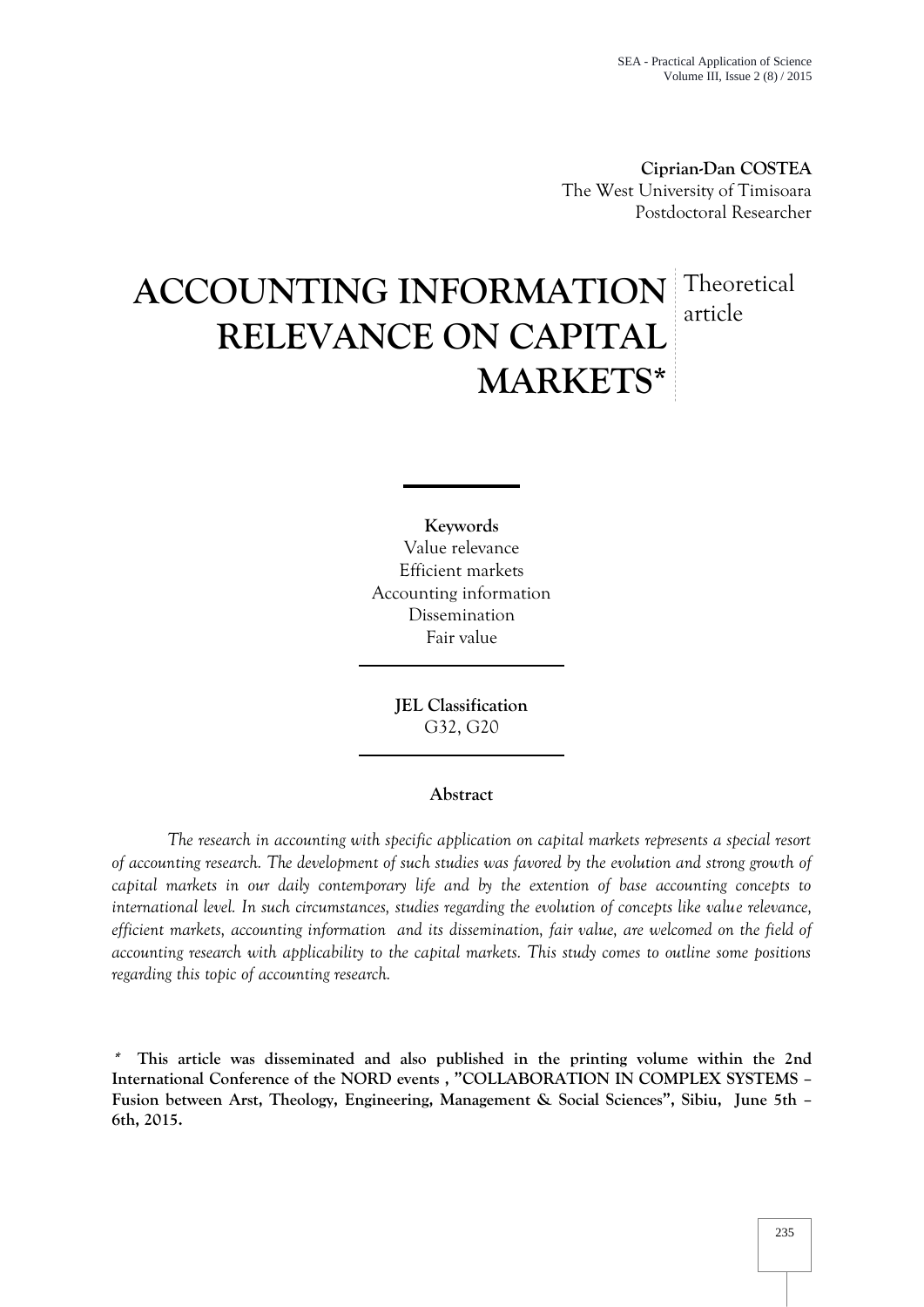#### **Introduction**

During time, researchers were interested by the component of the relevance of accounting information on different specific markets, and the capital market, being an extremely dynamic one, brought the attention for such researches. The economic literature contains such studies, approaching the subject of accounting information relevance in the process of market value evaluation of specific entities and in the process of generating the stimulus that can lead to best possible decisions for investments on stock exchanges and in specific capital market instruments. This kind of studies are important as the market value of companies activating on capital markets is sensitive to the changes of accounting information and to different accounting indicators, as they fundamentally accompany the decisions of investors based on such information.

## **Considerations regarding the accounting research with application on the capital market**

Research studies presented within specific literature, have played an important role in accounting orientation toward connecting it with the capital market, thus appearing in this line of analysis, a direction of research called Market Based Accounting Research, devoted to the study of the behavior of capital market entities through the use and usefulness of accounting information in decisions taken by management.

This type of accounting research, aimed among objectives the analysis of the financial results in connection with accounting information that affect the profitability of financial instruments. Such accounting information influences thereby the market value of financial instruments as accounting information that is showing a real change in the financial position of an entity determines a change in the market price of financial instruments such as shares, while the changes that have not a real economic implications at the level of economic entities activating on the capital market, lacking informative content, do not affect the present value of expected cash flows and any associated risk, and thus, should not lead to changes of the market price of financial instruments.

A special relevance has the concept of efficient market, which is nothing but an extension of microeconomic theory about the market behavior of investors, assuming that investors observe and understand the signals released by the information medium and that market prices incorporate all information available on them.

The first who managed to blend theory with empirical evidence, was Eugene Fama, this researcher emphasizing the importance of this theory of efficient markets, by correlating accounting indicators with the market value of the

firm. Its theory (Fama, 1970) assumes that an efficient financial market in terms of information will cause a change in the price of a financial asset that incorporates instantaneously the sum of all available information related to that specific financial asset. An efficient market includes systematically and immediately all the developing events, but it also reflects predictions about the future. According to this researcher, there are some pre-conditions for this hypothesis to meet: (a) there are no costs related to trading, (b) there are no costs for obtaining information, (c) all capital market participants agree the influence of accounting information on price changes of financial assets and their future benefits. Moreover, Eugene Fama presents three possible situations of capital market efficiency, having considered the information to be incorporated into the final price of the market:

- strong form efficiency, which implies that the capital market is efficient when the price of a share reflects both public information and private information. In this situation, no group of investors is able to access inside information regarding prices of financial instruments. The negative aspect that he found is that no group of investors may obtain huge profits. The reality shows that this situation of strong form efficiency, which implies that prices convey absolutely all the existing information on the market, is purely theoretical because investors form groups with different objectives and the information cannot be disseminated in an absolute manner and it is not perceived by all investors in the same way.

- semi-strong form efficiency implies that all relevant information is public, and they are rapidly incorporated into the market price. This market price reacts to the publication of any relevant information, by replacing price in a new equilibrium level.

- weak form efficiency implies that there exists not a correlation between current and future prices, so a current or a future price cannot be estimated using information from the past.

Another important perspective regarding the relevance of accounting information on the capital markets can be divided into two research currents. The first stream includes works implemented mainly in the 70s and 80s and they believe that if prices are efficient, they reflect the present value of expected cash flows, becoming a reference point in terms of accounting information related to future cash flows . But these models are restricted in their efficiency by some aspects and among these we enumerate imperfections in relation to efficient markets hypothesis and issues connected to the fact that attention is focused on the utility of accounting information in the sense of being a determinant of the market price of financial instruments without having analyzed the ability of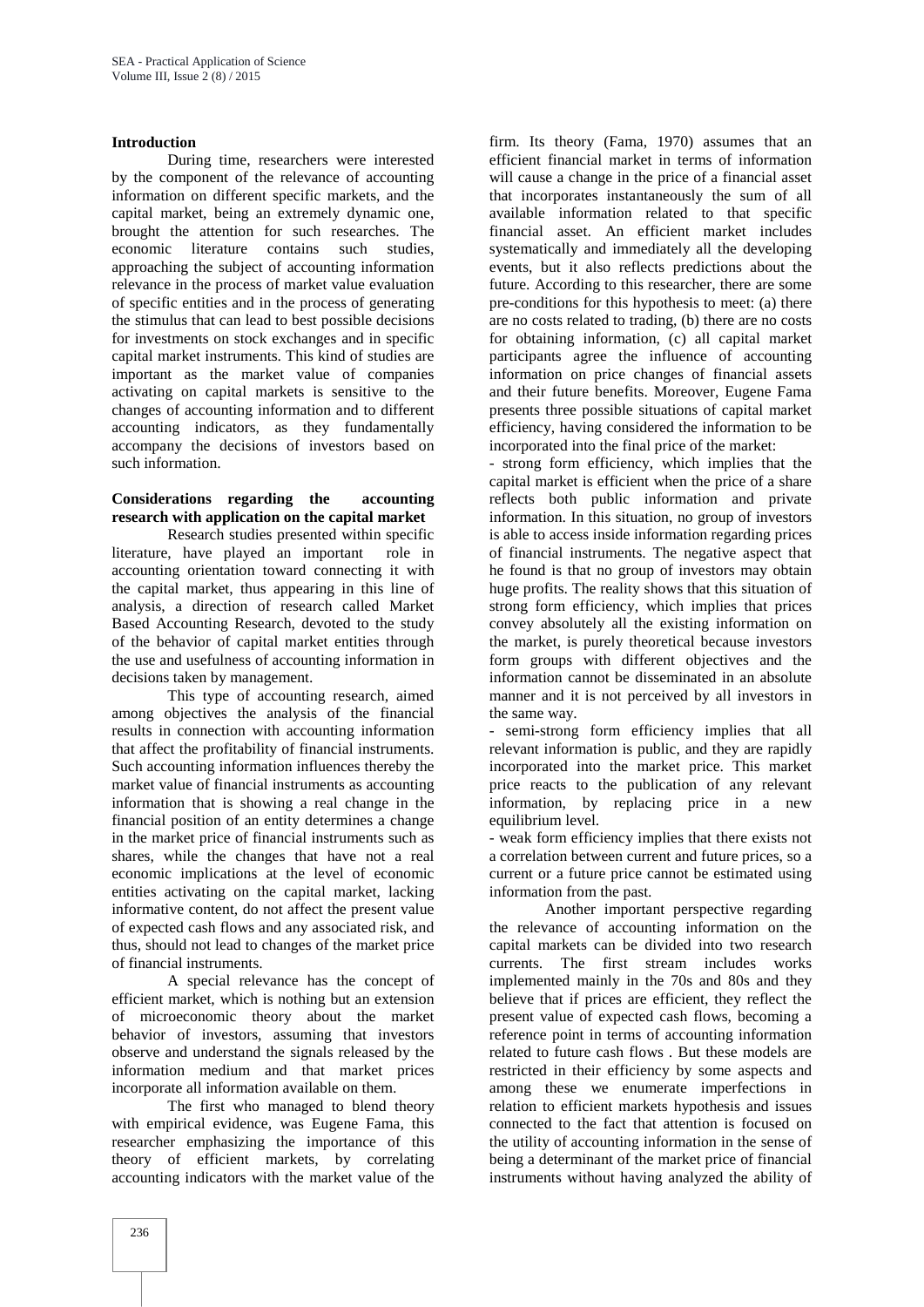accounting information to capture data of interest to investors. In this form, the financial instruments valuation model used is that of the dividend actualization one. The problem of determining the value is reduced to estimating the future dividends and the discount rates, and thus, whether the accounting information generates a change in market expectations about the microeconomic future of entities operating on capital markets, the impact will be felt in the price of financial instruments.

The second current includes studies that have appeared since the mid-90s. This studies, attempt to use accounting information to predict future market price and thus were distinguished from previous studies that have focused on evaluating abnormalities seen regarded to efficient markets hypothesis. The deviation of the market price by comparing it to its intrinsic value and therefore, the existence of a yield, is argued by the existence of accounting information that can be used to determine the value of that deviation. A step forward in the development of a theoretical model was made with the advent of the theoretical model of residual benefit brought by James A. Ohlson (Ohlson, 1995), a model which brings the required theoretical framework for selecting accounting variables needed to be incorporated into the model, relying on accounting data known and not on forecasts. However, the researcher concludes that accounting information depends on dividends and the fact that dividends depend, in turn, on accounting information, providing a two way approach research.

The authors Begona Inchausti Giner, Maya and Miguel Arce Carmelo Reverte Gisbert (Inchausti et all., 2002) consider that the value relevance studies represent a progress from initial studies, admitting that prices are the reflection of investors' expectations about the future of an economic entity and the most attention must be given to those accounting information that relates to these expectations of investors. Without having developed a theoretical model to justify the choice of certain accounting variables considered significant, it is recognized that accounting information is selected and this process is based on professional judgment and intuition.

A different approach from the perspective of the relevance of accounting information on capital market was conducted by the researcher Robert E. Verrecchia. He divides the researches realized in this area (Verrecchia, 2001) in the following segments:

- those whose objective is the represented by the way in which the external dissemination of accounting information is associated with changes in the activity of investors acting on the market as individual agents who want to maximize their investment value. He calls this type of research

association-based disclosure, and this is dissemination based on association. Common to these studies is an attempt to quantify the effects of external dissemination of accounting information on cumulative change or sudden change in investors' reaction through the equilibrium price of assets and trading volumes,

- those whose purpose relates to the discretionary attitude that managers are having to the publication of accounting information already known within the company. The author calls these types of research discretionary-based disclosure of information, and these are research regarding dissemination of information based on discretion. The distinctive feature of these studies is represented by the consideration of accounting information dissemination as an endogenous variable, given the tendency of managers and economic entities to not publish accounting information in its whole or in its detailed elements, due to the cost implied by the full release of information. To this end, as profit maximization is often a primary goal of managers and if there are costs associated with the dissemination of information, managers will establish a balance between the dissemination of those informations that promote market price and the lack of disclosing unfavorable information about their company. Author Robert E. Verrecchia believes that this situation is specific to capital markets, because this is characterized as unique consumer of disseminated information,

- researches who bring in the attention which type of accounting information disseminations are favourite, given that there are no previously published information. This type of researches are called efficiency-based disclosure, and they are releases based on efficiency.

The second segment of the above mentioned researches has generated the most concern from researchers in the field of accounting because it proposed to explain why a complete dissemination is not a beneficial one, but on the contrary, it can be damaging to economic entities. I would like to mention here the research conducted by Michael Alles and Russell Lundholm who are analyzing in an article (Alles, Lundholm, 1993) how the public dissemination of accounting information can enhance the welfare of investors and financial market players, given that some or all of them may have access to expensive private information, along with public information that are required by the supervisors of capital markets and by the accounting regulators. In this segment there is also analyzed the importance that the structure of private information on the capital markets is having on generating demand from investors for further dissemination of relevant information. The value of public information disclosed under regulations may also differ in terms of relevance when companies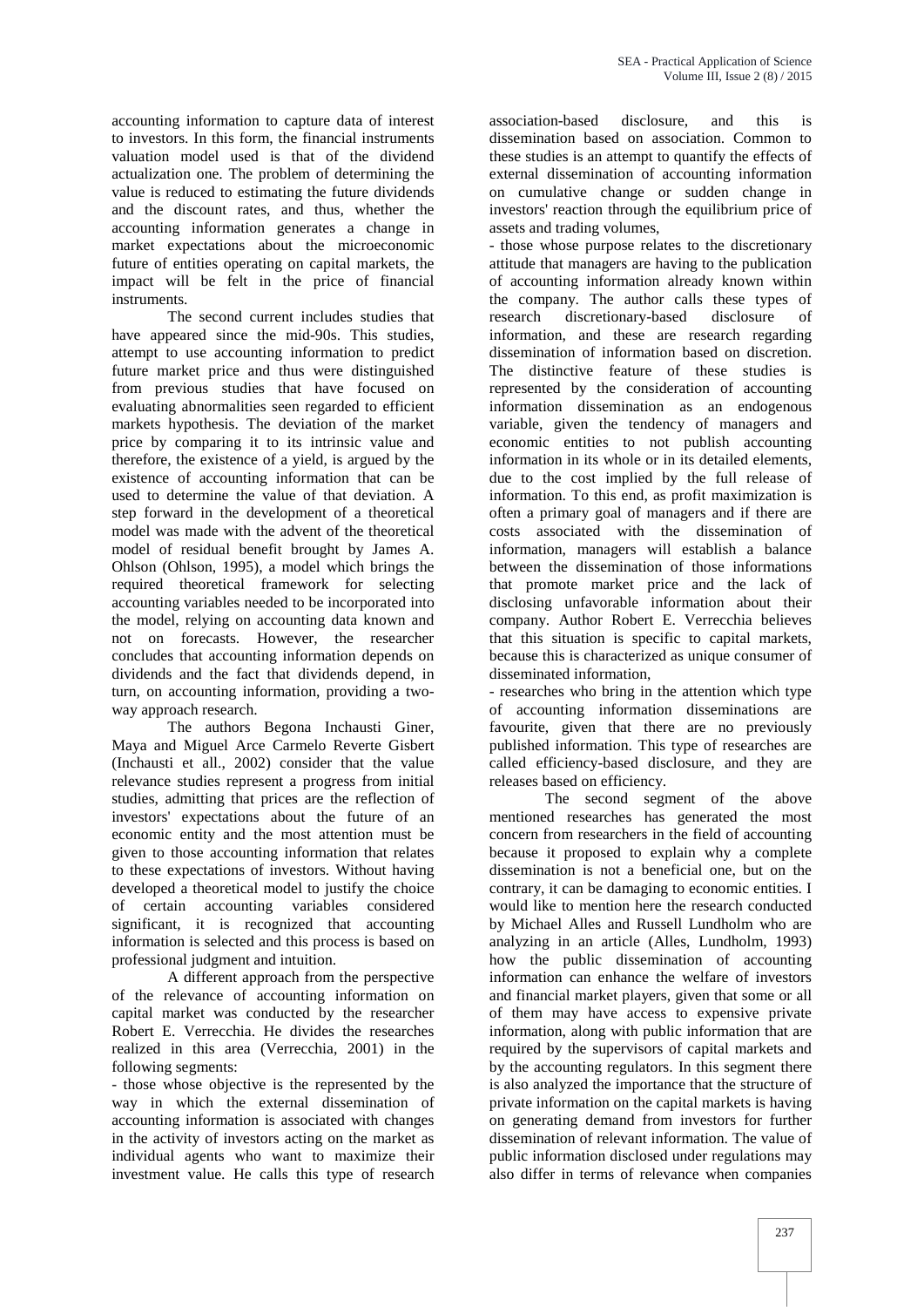are given the opportunity to change the composition and the size of private information they disseminate.

Regarding this second segment analyzed in this research, there were critics who brought to the attention of research that the professional, cultural, financial and educational diversity of capital market actors generates a difficulty in accounting disclosure that benefits all the categories of participants, and among those who have studied this phenomenon is included Oliver Kim, who analyzed (Kim, 1993) in a study such a conflict arising among different investors, and in this line he highlighted situations in which well informed shareholders will prefer to disseminate less information than those less informed. Furthermore, the researcher points out that the structure of mandatory public information needed to be reported is the result of such a conflict between different investors willing to take different risks and with a different access to internal information, and who, as an intention, want different stages and levels of dissemination of the information to other users.

Turning now, one of the solutions proposed by researchers in order to improve the options for choosing the type of information dissemination (Verrecchia, 2001) is represented by reducing information asymmetry, with an emphasis on information asymmetry relative to the cost of capital, this being the factor through which the investors reduce the cost of capital they firmly supply in anticipation of transaction costs that may arise thereafter. These costs are transaction costs that the original, base investors must support in the situation they decide to liquidate their equity holdings at some future moment and in the case of the impossibility of quantifying or at least anticipate them, their investments will be conducted at a level below the potential. That is why a commitment to a wider dissemination of accounting information in turn reduces information asymmetry and thus investments on capital markets are supported. Advertising information on the markets, which he calls positive or negative information for investors, has consequences for the price of financial instruments on the capital markets. This type of information, usually affect more than proportionally, the price of financial instruments. Negative information doubled by risk adversity can produce a greater adverse collective effect, in terms of capital market participants' expectations. This shows that the dissemination does not necessarily have a beneficial role for perfect markets, damaging in some circumstances even on imperfect markets. The conclusions of such early studies were therefore, that the benefits of dissemination are rather illusory, and in the worst case can even be harmful, in the context in

which we relate also to the concept of market efficiency.

If we assume that the number of investors on the capital market is undetermined, prices reflect a combination of the decisions of all participants on the capital market at an aggregate level. The individual actions of the agents have no effect on prices. In a perfectly competitive market each agent acts as if his behavior or his actions have no effect on the market price. When markets are perfectly competitive, the first effect of information dissemination is to redistribute wealth among market participants. There are researchers who have addressed the concept of market efficiency starting from such ideas. Thus, Charles, M. C. Lee, addresses this concept (Lee, 2001) and brings to the attention of researches of the usefulness of accounting information on capital markets, the need to consider the capital markets efficient through the tools these markets have at their disposal, in addition to other markets, and to this end, he brings to discusses the arbitration tool that can balance, together with the forces of supply and demand, the information asymmetry and correct the efficiency of a specific capital market. In the case that a certain information with relevant value is not incorporated in the price, there will be sufficient economic incentives to discover and trade it as a consequence of his knowledge, as a derivative of the financial instrument to which it is attached. As a result of these forces of arbitrage, the price will adjust until it fully reflects those relevant information. In such a manner, capital markets are in a permanent state of adjustment. Individual market actors can act irrationally of course, and sometimes divergent, but market arbitration forces will lead prices towards the line of market efficiency, where all relevant information will be incorporated in trading prices. As a summary, Charles M.C. Lee points out that the accountants, as economists of information, have a comparative advantage in addressing information signals that instill price movements on the markets and to exploit this advantage, they must have a clear picture of the efficiency of markets and the dynamic nature of discovering market prices.

Another researcher who approached issues regarding the relevance of accounting information on capital markets is William H. Beaver, and he grouped the existing literature in several research groups, which are considered to be those that have contributed most to this line in the last ten years and among them are: market efficiency, value relevance, analysts behavior, discretionary behavior. This researcher (Beaver, 2002) concluded that in at least three cases, prices do not behave in an efficient manner and they are: (a) the announcement of results, (b) the ratio between the market value and the book value (market-to-book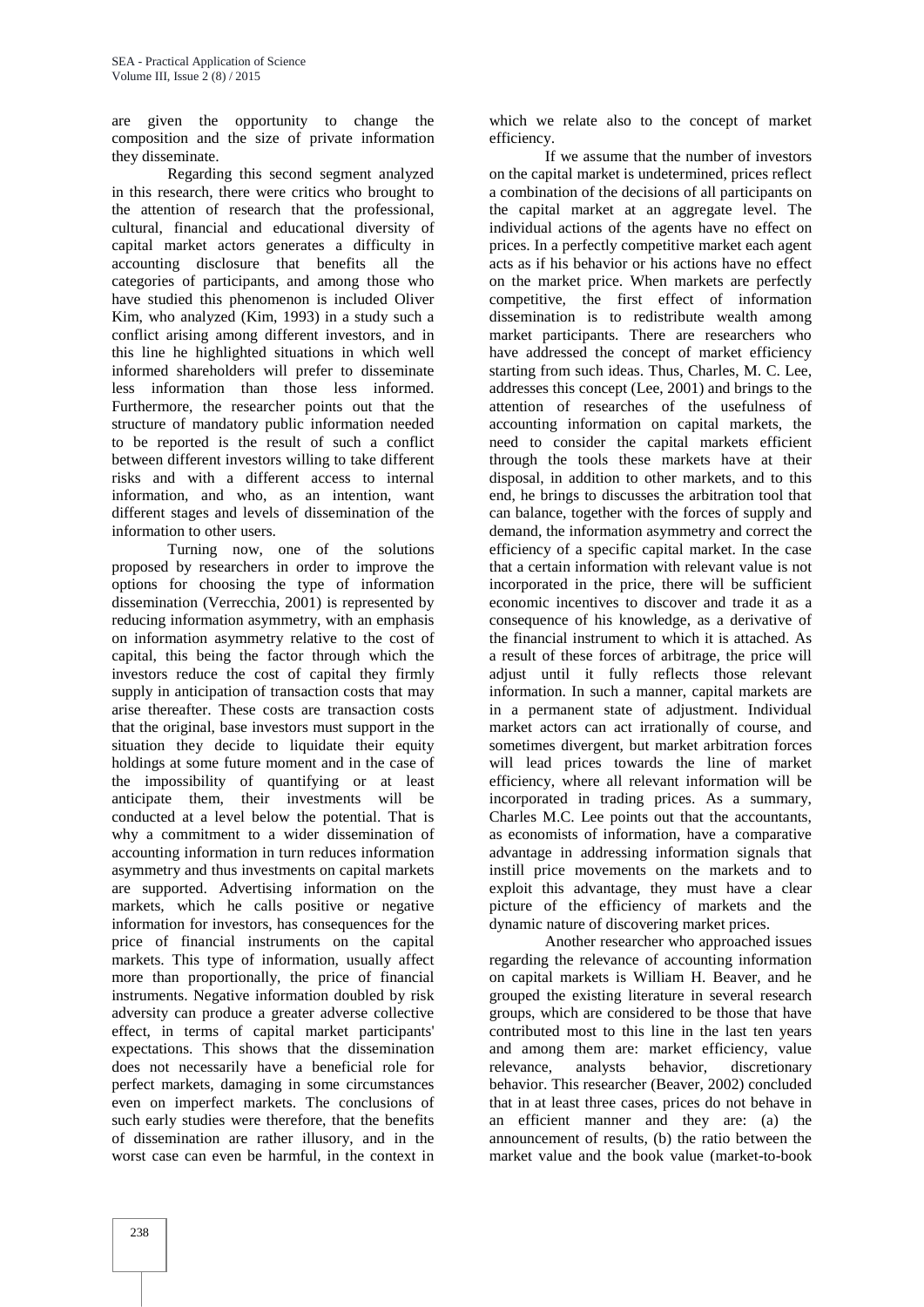ratio), (c) relational aspects with accounting context.

Regarding the situations derived from the announcement of results, Beaver noticed that the first of the various issues affecting market efficiency is the daily availability of data on yields, an issue that increases the explanatory power of the analyze models used, compared to those models in which the data are used on a daily or weekly basis. The evidence that abnormal returns are associated with an inefficient process of announcing the financial results is a complex one. The deviation of the prices of financial instruments from the expectations, once with the announcement of the results, is due to the way in which the results are forecasted by analysts and to weaknesses in processing accounting information. If analysts could process accounting information in a fair manner, the estimated prediction error would be zero. In addition, the analysis module of the analysts does not explain all the process since in less capitalized companies, the effect is more pronounced. So there is a link between market inefficiency and the analysis module of the analysts and of the financial intermediaries.

Studies regarding the behavior of market prices of financial instruments at the moment of the results announcement, which involves dissemination of accounting information, are important because the changes of the results and the forecast's errors have a low correlation compared to other explanatory variables of market inefficiency, such as for instance, the ratio between market value and book value, report known as market-to-book ratio. The negative association between the market and the book value and the corresponding yields appears to be a significant and unexplained one by conventional measures of risk. Recent research attempts to replace market-to-book ratio with the market-to-value ratio, as with recent researches, the market-to-book ratio is viewed as a measure of market inefficiency and since the market prices fail to reflect some factors that are in relation to the value equivalent that is reflected in the book amount, or that includes factors that hardly could correlate with those values.

From this perspective, we can widen the concept of value, incorporating herein fundamental accounting variables, outside the book value and thus, initiating a line of investigation that has the theoretical basis formulated by Feltham and Ohlson model (Feltham, Ohlson, 1995), which estimates the intrinsic value based on book value, profit and the forecasts of analysts. Reports regarding marketto-value ratio, according to some researchers, are associated with the highest abnormal returns. This appearance is consistent in the framework in which the estimators of the value succeed to become substitutes of the fundamental accounting variables, managing to identify those financial instruments

that are valued on the market at a price above or below the optimum one. Market-to-value approach is the one that is prevalent today in the activity of professional researchers, especially because this gets closer the study of value relevance to the concept of fair value.

Accounting information plays a key role in the functioning of the financial system, as an efficient allocation of the available capital resources depends on financial position and performance evaluation of economic entities and the accounting standards, that for entities operating on the capital market should be understood at national, regional and international level, are the key to ensure that this evaluation is done in a way that reflects the economic substance and comparability between different entities and an adequate dissemination of the resulting accounting information.

The critics of fair value are addressed to problematic situations, but the solution proposed to restrict its use remains unconvincing from at least several reasons. The critics do not propose (Veron, 2008) any viable alternative, they ignore the negative impact that would result from the loss of information that are currently provided in the financial statements and affect the distinction between accounting and prudential concerns, which have in fact different objectives and should be separated with greater attention.

Fair value is the central element in this picture outlined by the International Accounting Standards but its implementation brings serious concerns in terms of financial stability. The use of fair value is supported (Sun, 2014) by the fact that it provides more relevant information based on economic substance and this information is more useful to investors even if it introduces a degree of volatility in the financial system.

Although imperfect, at the current stage of research (Masood, Bellalahb, 2014) the processing of information based on fair value connected accounting provides a better range of information about the reported positions and is a better platform for any compulsory or voluntary dissemination of accounting information than assessment based on alternative models, including here any form that is based on historical cost. The advantages of an accounting system connected to fair value (Khan, 2014) exceeds those of a system connected to the historical cost if markets are liquid and competitive.

## **Conclusions:**

The research activity regarding the relevance of accounting information on the capital markets has been a subject of scientific endeavor for many researchers. These studies are, however, analysis of a particular niche, as capital markets are recognized in the academic area and in economic